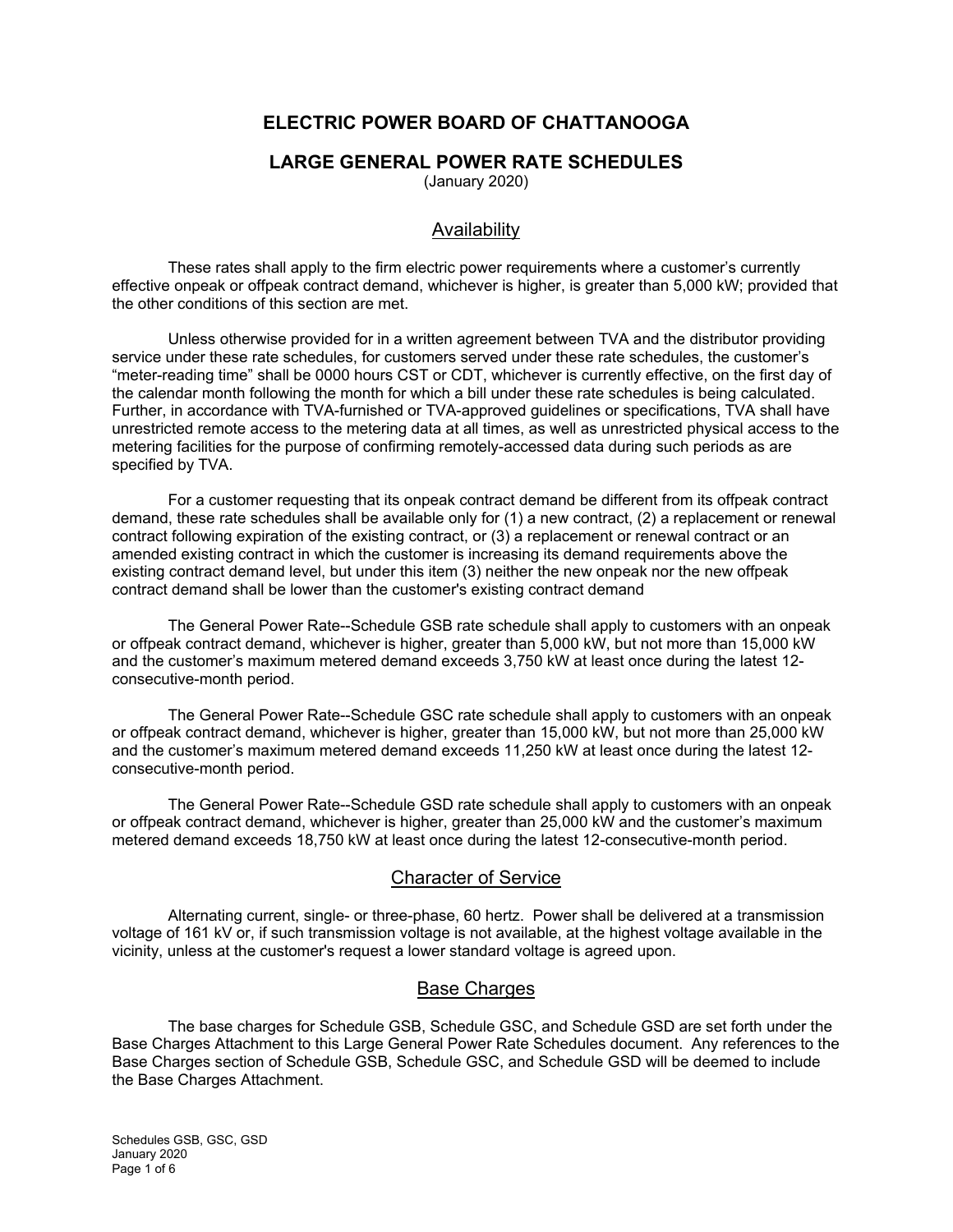## **Adjustment**

The base demand and energy charges shall be increased or decreased in accordance with the current Adjustment Addendum published by TVA.

Loss adjustments are made to the monthly FCA adjustment under the Adjustment Addendum to recognize additional distribution cost of providing service to the retail customers. The loss factors applied to customers that own the transformation facilities and take service at the bulk transmission of 161 kV or higher shall be set to 0%.

## Facilities Rental Charge

There shall be no facilities rental charge under these rate schedules for delivery at bulk transmission voltage levels of 161 kV or higher. For delivery at less than 161 kV, there shall be added to the customer's bill a facilities rental charge. This charge shall be 36¢ per kW per month except for delivery at voltages below 46 kV, in which case the charge shall be 93¢ per kW per month for the first 10,000 kW and 73¢ per kW per month for the excess over 10,000 kW. Such charge shall be applied to the higher of (1) the highest billing demand established during the latest 12-consecutive-month period or (2) the customer's currently effective onpeak or offpeak contract demand, whichever is higher, and shall be in addition to all other charges under these rate schedules, including minimum bill charges.

## Reactive Demand Charges

If the reactive demand (in kVAR) is lagging during the 30-consecutive-minute period beginning or ending on a clock hour of the month in which the customer's highest metered demand occurs, there shall be added to the customer's bill a reactive charge of \$1.46 per kVAR of the amount, if any, by which the reactive demand exceeds 33 percent of such metered demand. If the reactive demand (in kVAR) is leading during the 30-consecutive-minute period beginning or ending on a clock hour of the month in which the customer's lowest metered demand (excluding any metered demands which are less than 25 percent of the highest metered demand) occurs, there shall be added to the customer's bill a reactive charge of \$1.14 per kVAR of the amount of reactive demand. Such charges shall be in addition to all other charges under these rate schedules, including minimum bill charges.

#### Determination of Seasonal Periods

Summer Period shall mean the June, July, August, and September billing months. Winter Period shall mean the December, January, February, and March billing months. Transition Period shall mean the April, May, October, and November billing months.

# Determination of Onpeak and Offpeak Hours

Except for Saturdays, Sundays, November 1, and the weekdays that are observed as Federal holidays for New Year's Day, Memorial Day, Independence Day, Labor Day, Thanksgiving Day, and Christmas Day, Onpeak hours for each day shall for purposes of these rate schedules be from 1 p.m. to 7 p.m. during the months of April, May, June, July, August, September and October and from 4 a.m. to 10 a.m. during the months of January, February, March, November, and December. For all other hours of each day and all hours of such excepted days shall be offpeak hours. Such times shall be Central Standard Time or Central Daylight Time, whichever is then in effect. Said onpeak and offpeak hours are subject to change by TVA. In the event TVA determines that such changed onpeak and offpeak hours are appropriate, it shall so notify Distributor at least 12 months prior to the effective date of such changed hours.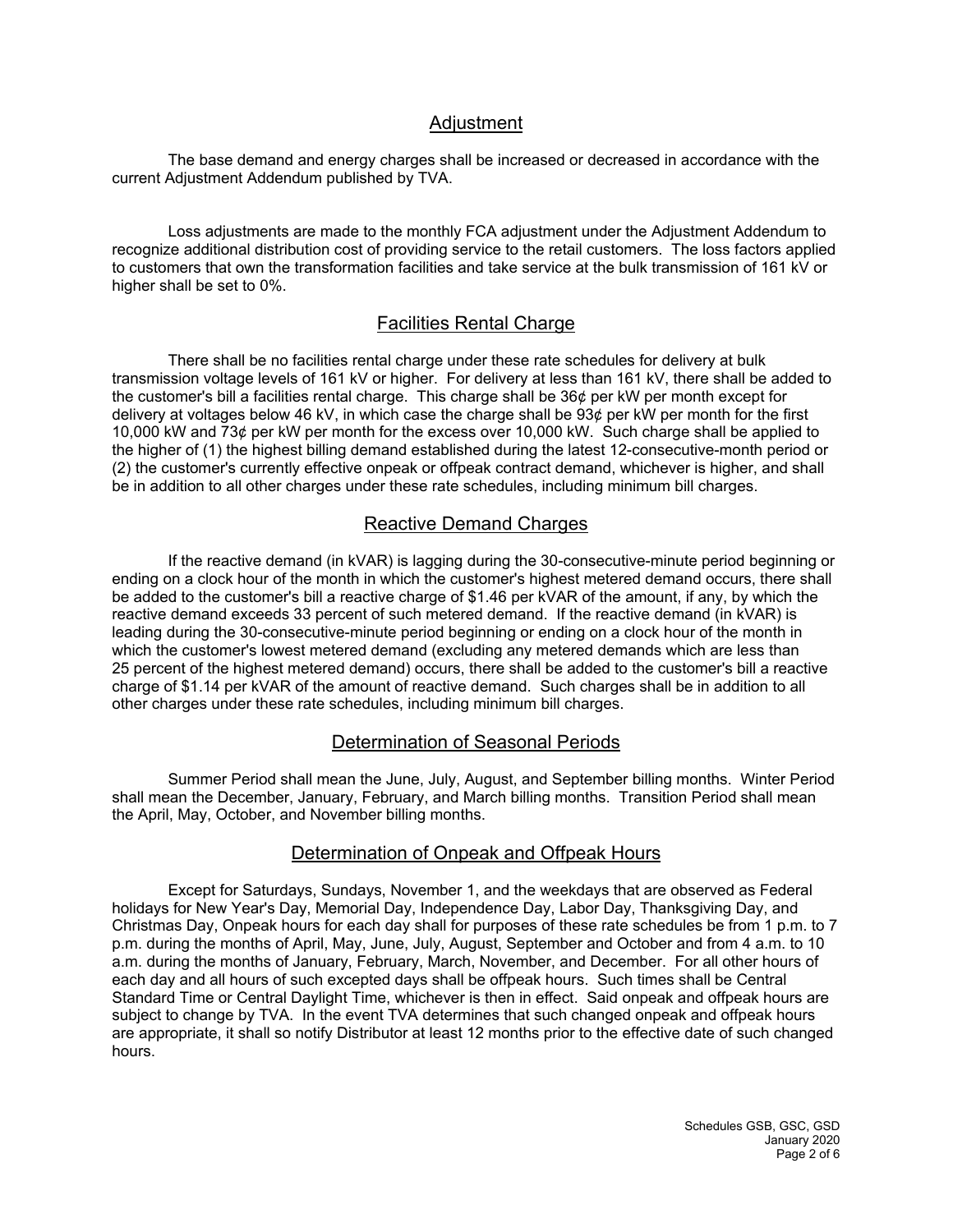## Determination of Onpeak and Offpeak Demands, Maximum Metered Demand, and Energy Amounts

The onpeak and offpeak kWh for any month shall be the energy amounts taken during the respective hours of the month designated under these rate schedules as onpeak and offpeak hours; provided, however, that notwithstanding the metered energy amount, the offpeak energy for any month shall in no case be less than the product of (1) the offpeak billing demand as calculated in the last paragraph below and (2) 110 hours (reflecting a 15 percent load factor applied to the average number of hours in a month).

Distributor shall meter the onpeak and offpeak demands in kW of all customers taking service under these rate schedules. The onpeak metered demand and offpeak metered demand for any month shall be determined separately for the respective hours of the month designated under these rate schedules as onpeak and offpeak hours and, in each case, shall be the highest average during any 30 consecutive-minute period beginning or ending on a clock hour.

Except as provided below, (1) the onpeak billing demand shall be the highest onpeak metered demand in the month, (2) the offpeak billing demand shall be the highest offpeak metered demand in the month, and (3) the maximum billing demand shall be the higher of the onpeak billing demand or offpeak billing demand in the month.

The onpeak billing demand shall in no case be less than the sum of (1) 30 percent of the first 5,000 kW, (2) 40 percent of the next 20,000 kW, (3) 50 percent of the next 25,000 kW, (4) 60 percent of the next 50,000 kW, (5) 70 percent of the next 100,000 kW, (6) 80 percent of the next 150,000 kW, and (7) 85 percent of all kW in excess of 350,000 kW of the higher of the currently effective onpeak contract demand or the highest onpeak billing demand established during the preceding 12 months.

The offpeak billing demand shall in no case be less than the sum of (1) 30 percent of the first 5,000 kW, (2) 40 percent of the next 20,000 kW, (3) 50 percent of the next 25,000 kW, (4) 60 percent of the next 50,000 kW, (5) 70 percent of the next 100,000 kW, (6) 80 percent of the next 150,000 kW, and (7) 85 percent of all kW in excess of 350,000 kW of the higher of the currently effective offpeak contract demand or the highest offpeak billing demand established during the preceding 12 months.

#### Minimum Bill

The monthly bill under these rate schedules, excluding any facilities rental charges and any reactive charges, shall not be less than the sum of (1) the base customer charge and administrative charge, (2) the portion of the base demand charge, as adjusted, applicable to onpeak billing demand applied to the customer's onpeak billing demand, (3) the portion of the base demand charge, as adjusted, applicable to maximum billing demand applied to the to the customer's maximum billing demand, (4) the base onpeak energy charge, as adjusted, applied to the customer's onpeak energy takings, and (5) the base offpeak energy charge, as adjusted, applied to the higher of customer's actual offpeak energy takings or the minimum offpeak energy takings amount provided for in the first paragraph of the section of these rate schedules entitled "Determination of Onpeak and Offpeak Demands, Maximum Metered Demand, and Energy Amounts." Notwithstanding the foregoing, amounts calculated under any fuel cost adjustment that is included in the Adjustment Addendum shall not be applied to any billed offpeak energy that exceeds the metered offpeak energy.

Excess demand charges are excluded from this calculation.

Distributor may require minimum bills higher than those stated above, including, without limitation, charges to cover any additional metering and related costs.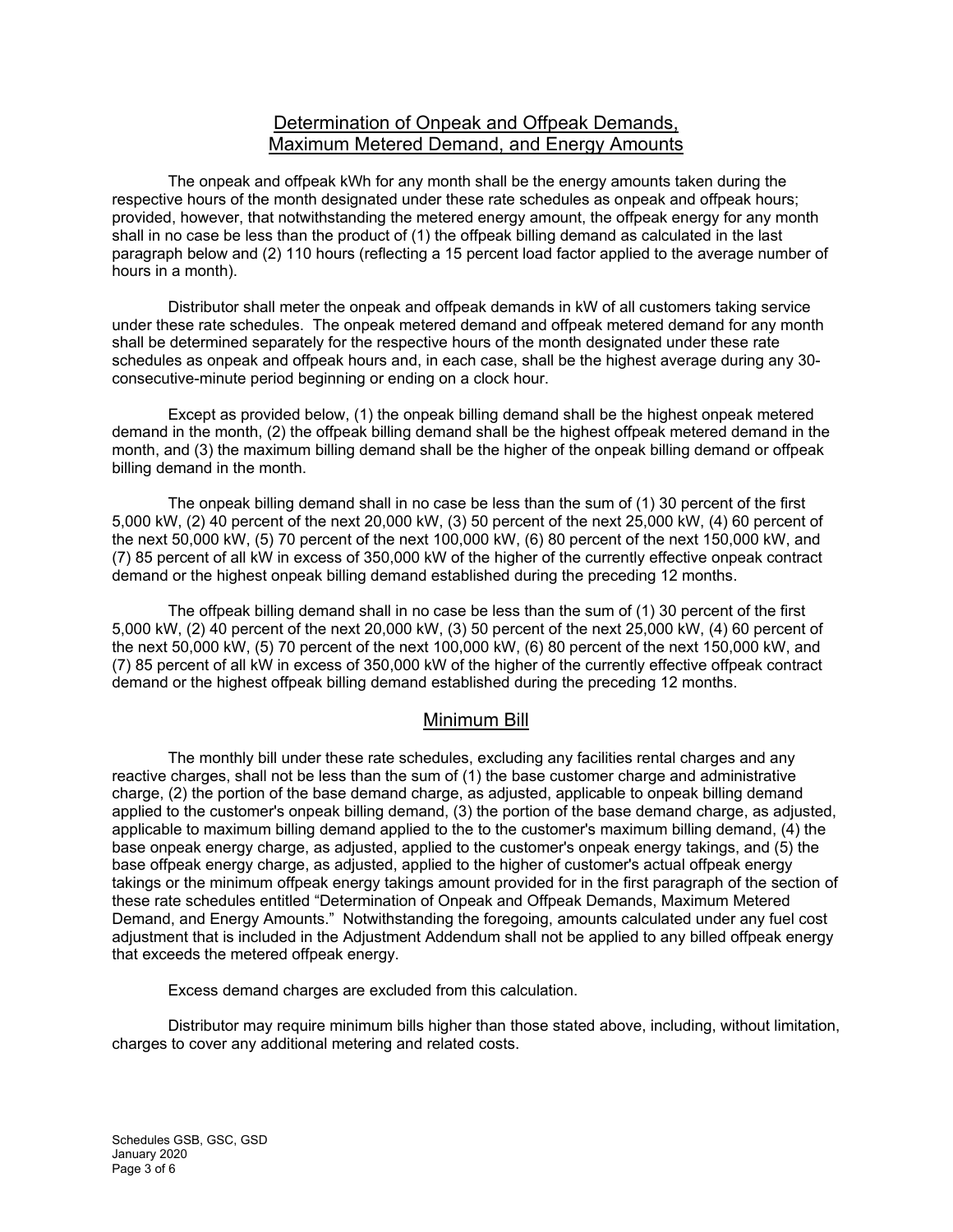## Contract Requirement

Distributor shall require contracts for all service provided under these rate schedules. The contract for Schedule GSB and Schedule GSC customers shall be for an initial term of at least 5 years and any renewals or extensions of the initial contract shall be for a term of at least 1 year; after 10 years of service, any such contract for the renewal or extension of service may provide for termination upon not less than 4 months' notice. The contract for Schedule GSD customers shall be for an initial term of at least 5 years and any renewals or extensions of the initial contract shall be for a term of at least 5 years; after 10 years of service, any such contract for the renewal or extension of service may provide for termination upon not less than 16 months' notice. The customer shall contract for its maximum requirements, which shall not exceed the amount of power capable of being used by customer, and Distributor shall not be obligated to supply power in greater amount at any time than the customer's currently effective onpeak or offpeak contract demand. If the customer uses any power other than that supplied by Distributor under these rate schedules, the contract may include other special provisions. The rate schedule in any power contract shall be subject to adjustment, modification, change, or replacement from time to time as provided under the power contract between Distributor and TVA.

#### Payment

Bills under these rate schedules will be rendered monthly. Any amount of the bill that is unpaid after the due date specified on bill may be subject to additional charges under Distributor's standard policy.

#### Single-Point Delivery

The charges under these rate schedules are based upon the supply of service through a single delivery and metering point, and at a single voltage. If service is supplied to the same customer through more than one point of delivery or at different voltages, the supply of service at each delivery and metering point and at each different voltage shall be separately metered and billed.

Service is subject to Rules and Regulations of Distributor.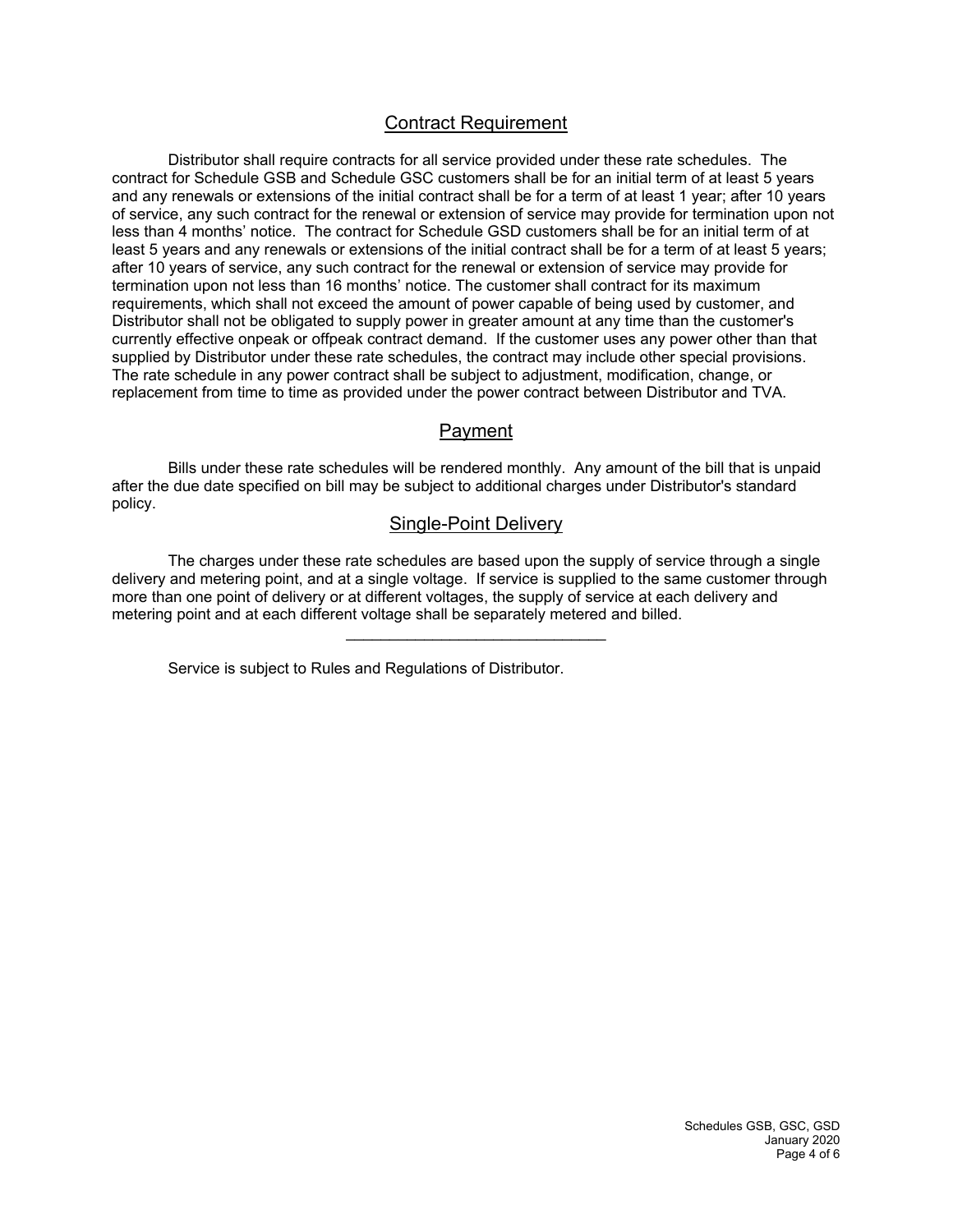# Base Charges Attachment

|                       | Schedule<br>GSB | Schedule<br>GSC | Schedule<br>GSD |                              |
|-----------------------|-----------------|-----------------|-----------------|------------------------------|
| Customer Charge       | \$1,560         | \$1,560         | \$1,560         | per delivery point per month |
| Administrative Charge | \$350           | \$350           | \$350           | per delivery point per month |

# **Demand Charges:**

|                      |                         | Schedule<br><b>GSB</b><br>(\$/kW) | Schedule<br><b>GSC</b><br>(\$/kW) | Schedule<br><b>GSD</b><br>(\$/kW) |                                                                                                                                                                                                                                             |
|----------------------|-------------------------|-----------------------------------|-----------------------------------|-----------------------------------|---------------------------------------------------------------------------------------------------------------------------------------------------------------------------------------------------------------------------------------------|
| Summer<br>Period     | Onpeak<br>Demand        | 10.87                             | 10.87                             | 10.87                             | per month of onpeak billing demand                                                                                                                                                                                                          |
|                      | Maximum<br>Demand       | 5.46                              | 5.13                              | 5.24                              | per month of maximum billing demand                                                                                                                                                                                                         |
|                      | <b>Excess</b><br>Demand | 10.87                             | 10.87                             | 10.87                             | per month of the amount, if any, by which<br>(1) the customer's onpeak billing demand<br>exceeds its onpeak contract demand or (2)<br>the customer's offpeak billing demand<br>exceeds its offpeak contract demand,<br>whichever is higher. |
| Winter<br>Period     | Onpeak<br>Demand        | 9.90                              | 9.90                              | 9.90                              | per month of onpeak billing demand                                                                                                                                                                                                          |
|                      | Maximum<br>Demand       | 5.46                              | 5.13                              | 5.24                              | per month of maximum billing demand                                                                                                                                                                                                         |
|                      | <b>Excess</b><br>Demand | 9.90                              | 9.90                              | 9.90                              | per month of the amount, if any, by which<br>(1) the customer's onpeak billing demand<br>exceeds its onpeak contract demand or (2)<br>the customer's offpeak billing demand<br>exceeds its offpeak contract demand,<br>whichever is higher. |
| Transition<br>Period | Onpeak<br>Demand        | 9.90                              | 9.90                              | 9.90                              | per month of onpeak billing demand                                                                                                                                                                                                          |
|                      | Maximum<br>Demand       | 5.46                              | 5.13                              | 5.24                              | per month of maximum billing demand                                                                                                                                                                                                         |
|                      | <b>Excess</b><br>Demand | 9.90                              | 9.90                              | 9.90                              | per month of the amount, if any, by which<br>(1) the customer's onpeak billing demand<br>exceeds its onpeak contract demand or (2)<br>the customer's offpeak billing demand<br>exceeds its offpeak contract demand,<br>whichever is higher. |